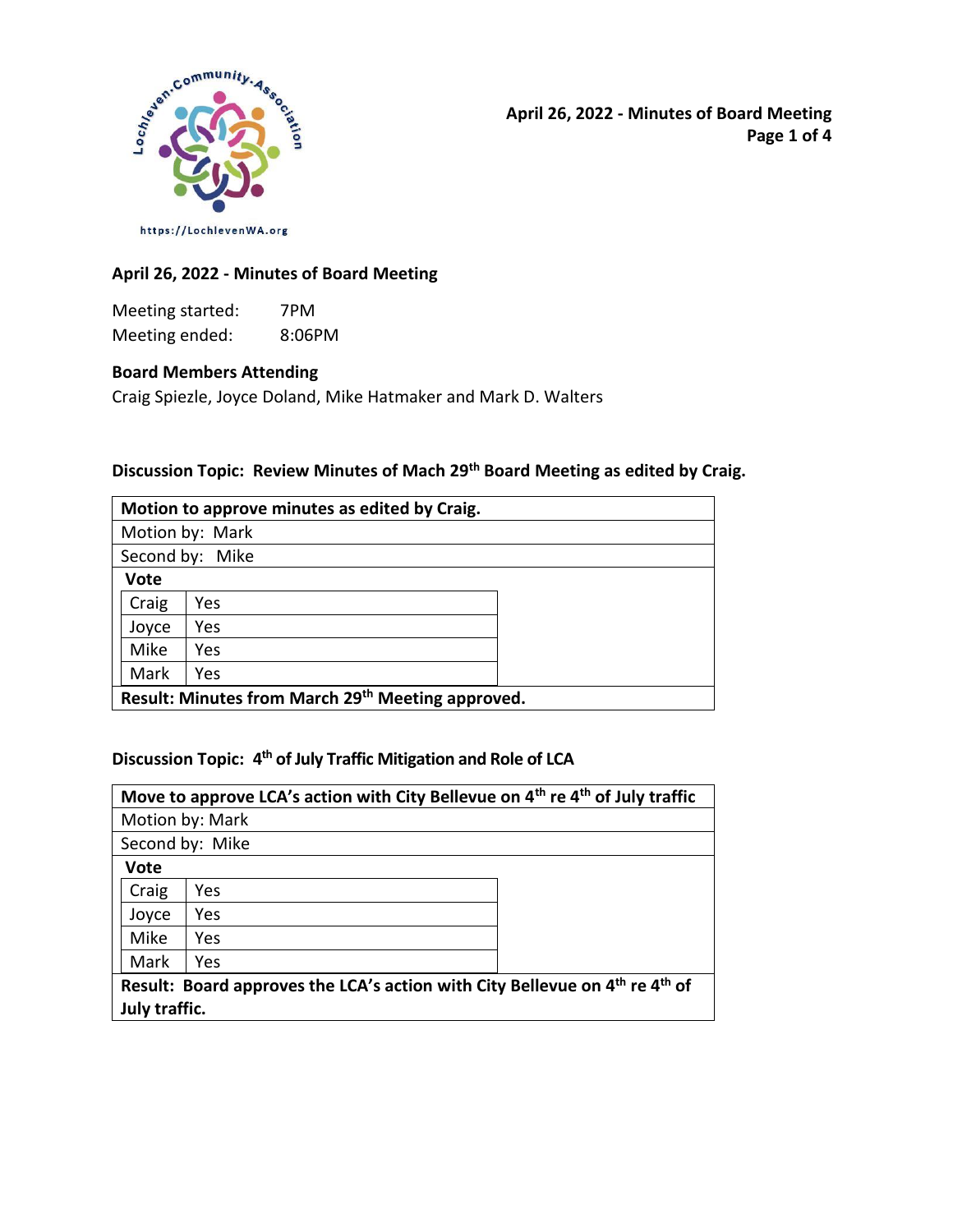

**April 26, 2022 - Minutes of Board Meeting Page 2 of 4**

### **Discussion Topic: Pancake Breakfast Recap**

Flyer posted online; successful event; thanks to all who helped make it happen.

### **Discussion Topic: Annual Meeting / Date & Venue / Online**

*Board consensus*: To hold the Annual meeting 100% online via Zoom, the downside is the loss of social interaction, but we have been unable to secure a site to host a gathering this size.

*Action Item*: Craig will send a revised notice to all members indicated a zoom while also posting on the LCA website and the NextDoor Group.

### **Discussion Topic: Nomination Process for Board Election**

Current LCA Bylaws state: " The Board shall review all nominations and bring forth a recommended slate for the Annual Meeting, with the objective of a balanced representation within Association's geographic area."

Mike, Joyce and Mark indicated they supported all candidates. Craig noted he was in opposition to one of the candidates.

| Move for the Board to approve all self-nominees for the board          |     |  |  |
|------------------------------------------------------------------------|-----|--|--|
| Motion by: Mark                                                        |     |  |  |
| Second by: Mike                                                        |     |  |  |
| <b>Vote</b>                                                            |     |  |  |
| Craig                                                                  | No  |  |  |
| Joyce                                                                  | Yes |  |  |
| Mike                                                                   | Yes |  |  |
| Mark                                                                   | Yes |  |  |
| Result: The Board recommends the slate of self-nominees for the Board. |     |  |  |

**Discussion Topic: Requirements for notification of Board election to Members – No later than April 30th**

*Board consensus*: Agreed.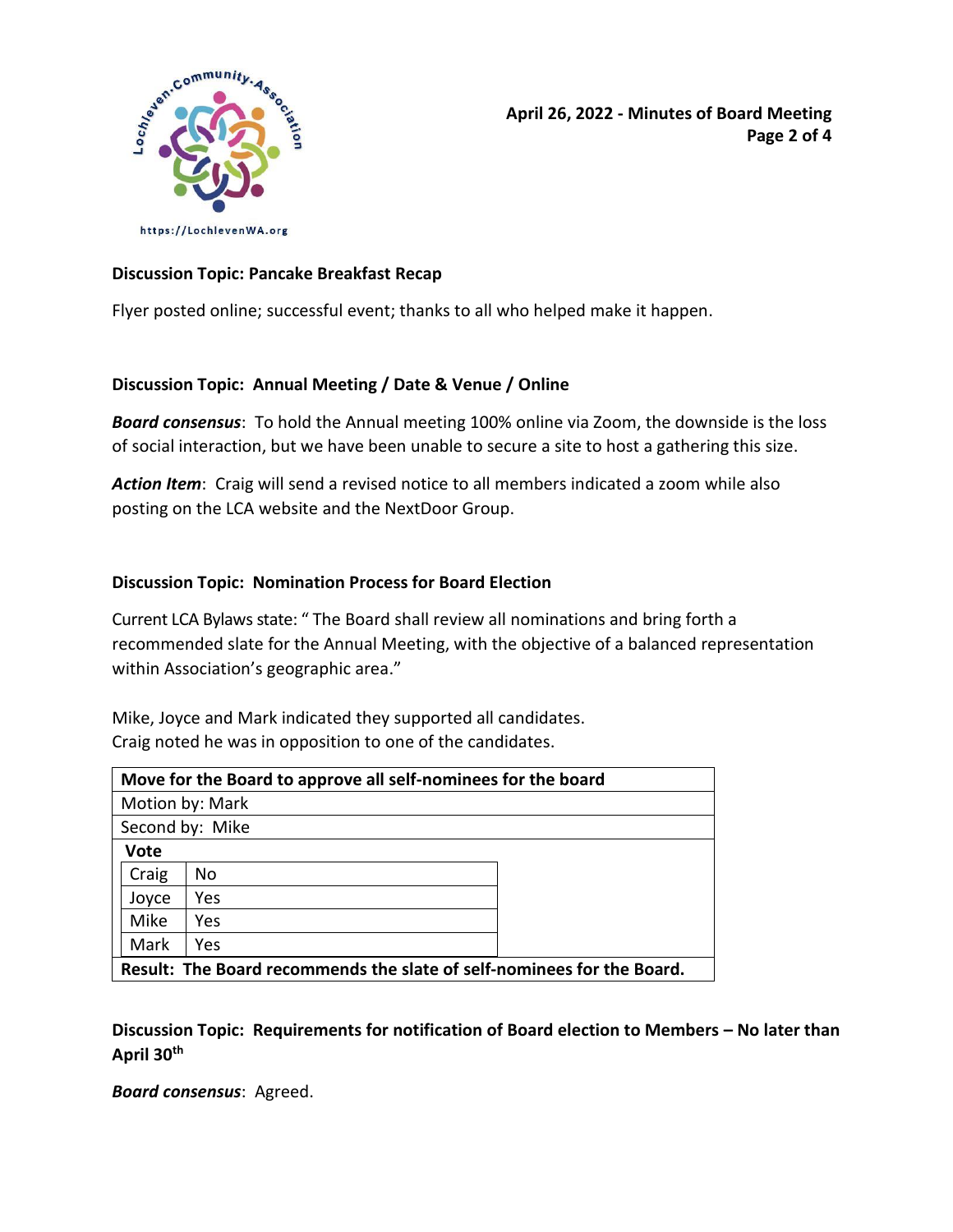

**April 26, 2022 - Minutes of Board Meeting Page 3 of 4**

# **Discussion Topic: Method for voting**

Give everyone a ballot Craig Suggested survey monkey Mark and Joyce asked why not email everyone a ballot; people vote by email?

**Board consensus**: to allow for an online voting ballot using Survey Monkey that will be tied to each members email address; similar to how publicly traded companies manage their Board elections.

Physical ballots can be provided upon request.

Voting to close at the end of the Annual Member Meeting.

### **Discussion Topic: Proxy Form vs. Absentee Ballots**

Craig obtained and shared with the board a written opinion from non-profit attorney stating the new statute allows absentee ballots.

# **Discussion Topic: What constitutes a nominee being elected?**

Mike, Mark and Joyce advanced the position that, since the bylaws are silent, it appears that the "plurality of the votes" statutory language from RCW 24.03.450 applies, and that "plurality of votes" here means anyone who gets 1 vote will be on the Board since we have 6 candidates for 9 board seats.

Craig wants to seek legal review of the issue.

*Board consensus*: to get legal review

*Action Item*: Craig to obtain legal review and report back.

### **Discussion Topic: Meeting Notice of Election Requirements from RCW 24.03.480**

*Board consensus*: Craig and Mark will handle; Board vote not needed on final notice language.